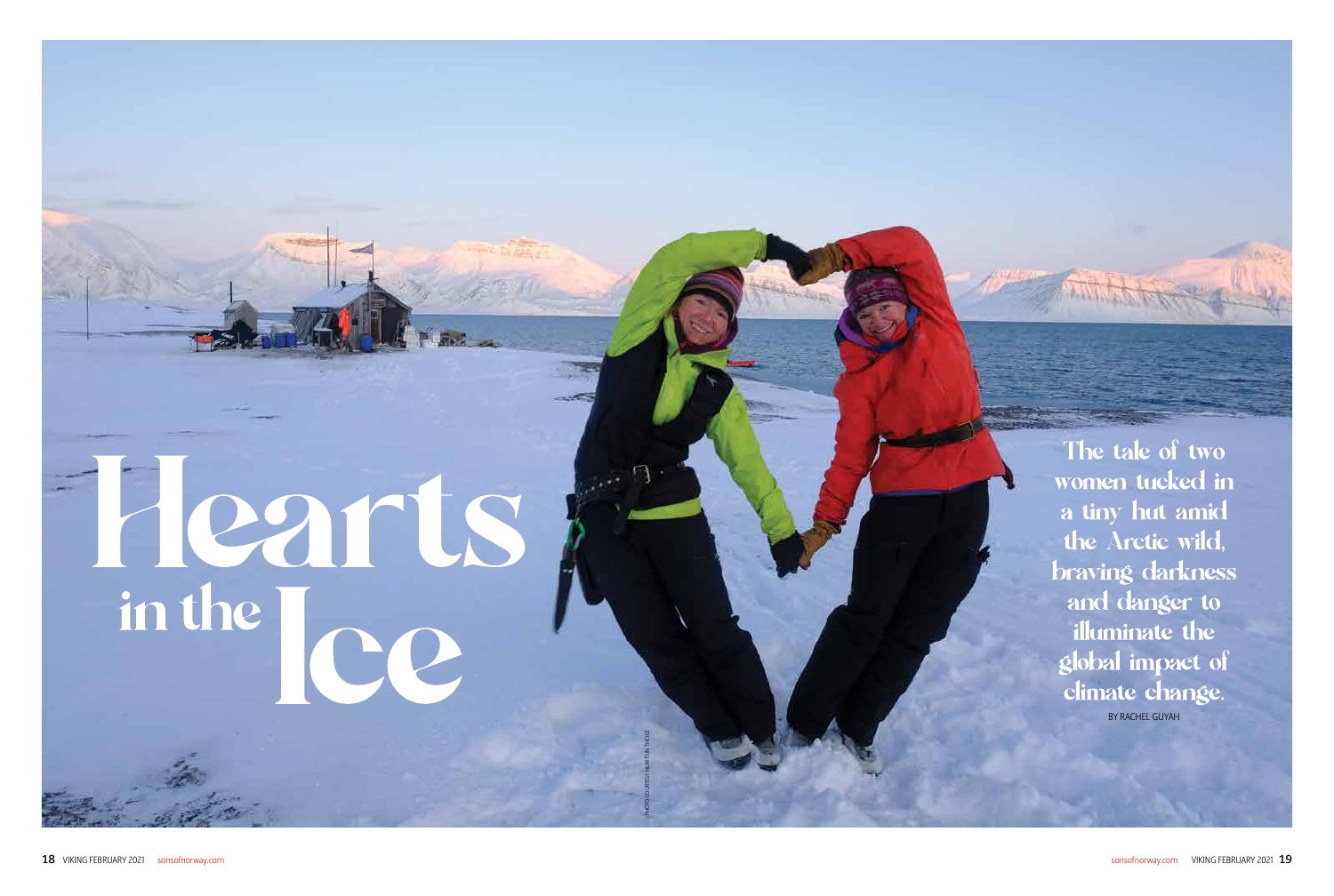

t first glance, the premise seems hardly novel: Two hardy Norwegians heading out into the (magnificently) vast, dark, unforgiving landscape of the Arctic, testing their physical and mental strength as they fight the polar elements.

Fridtjof Nansen did it. So did Otto Sverdrup.

In fact, the Sámi—Northern Europe's indigenous population—have managed to prevail in polar latitudes not just for centuries, but for millennia. But there are a few twists to this story that make it particularly striking. For starters, there are no men.

Last year, for the first time in history, a team of only women— Sunniva Sorby and Hilde Fålun Strøm, to be precise survived an entire winter by themselves on the outskirts of Svalbard, the remote archipelago parked halfway between the North Pole and mainland Norway.

And they did it in an old trapper's

hut, no less, devoid of running water or electricity.

What's more: They got stranded for months beyond their original return date, after travel restrictions resulting from the COVD-19 pandemic poked a big hole in their plans.

But if you think they're soaking in a hot bath right now after savoring a delicious hot meal, you are sorely mistaken.

At this very moment, these two brave women are back in that hut for a second long, dark winter and spring.

"Climate change does not take a break, so neither are we," said

Sorby in their official announcement last September.

And so, the sequel begins.

### **V** The Origin Story

At its core, Hearts in the Ice (HITI) isn't just a journey—it's a powerful platform for social engagement. It's a launching pad to bring awareness to, and promote global dialogue around, one of the most pressing issues of our time: climate change.

The idea for HITI sprouted when Hilde Fålun Strøm met Sunniva Sorby. They conceived of the project, its name and its mission together. Strøm is a veteran expeditioner who has lived on Svalbard for more than two decades. Over the years, Strøm has fallen deeply in love with the high Arctic's landscape and wildlife—yet she has also witnessed firsthand the detrimental effects of climate change.

Her hut-mate, Norwegian-Canadian Sunniva Sorby, is an avid traveler. Sorby has ventured to Antarctica more than 100 times and was part of the world's first all-female team to ski to the South Pole in the early '90s.

The two polar pioneers also share many of the same passions: outdoor adventure, the environment, female empowerment and uniting humanity to harness our collective power in fighting climate change.

After many months of preparation, the two formally kicked off their journey in September 2019. The

plan was to stay on Svalbard for nine months, until May 2020—but then COVID-19 swept the globe and swiftly shredded those plans, and they chose to remain there until September. (Fortunately the midnight sun and milder temps made the summer months quite enjoyable.)

Like many of us, the women were forced to "recalibrate the compass" in the face of the pandemic, and it gave new meaning to their mission. Ultimately, they decided to head back to the hut for a second winter. They returned to Svalbard in October 2020 and plan to stay through the spring.

## **♥ The Hut**

Their home during the project is *Bamsebu* (BOMB-say-boo), which means "bear's den" in Norwegian. It's a tiny trapper's hut on the shores of Van Keulenfjord, and nearly 87 miles from the city of Longyearbyen. It is only accessible by snowmobile in the winter.

Originally built for whalers in 1930, Bamsebu spans just 215 square feet roughly the size of an average master bedroom in the United States. There's a kitchen and living room, technically, though both convert into bedrooms at night.

There's no running water or electricity. They do have a wood burning stove, though, and little hints of "hygge": family photos, candles, inspirational wall signs and wine.

Living in the remote outskirts of Svalbard is a true "labor" of love. The sheer physicality involved is shocking. "We don't just go out and, you know, swing a little bag over our shoulder and whistle to the water," joked Sorby. "It's a serious endeavor to get dressed in survival suits."

Before leaving the hut, they must first strap on an extensive waist belt, complete with a multi-tool, knife and flare gun—and top it off by slinging

a rifle over their shoulder should any polar bear decide to pounce.

Strøm and Sorby are both in their fifties, but that doesn't seem to slow them down one bit. Here's just a small list of what these women do to survive in Svalbard:

- Fix boat engines
- Chop wood and ice
- Forage for firewood in whiteout conditions
- Repair doors blown off from the hurricane wind
- Take parts off a snowmobile in subzero temps
- Lift 60-lb. sacks of gear
- Haul sleds full of ice up to the hut
- Contort and crawl out a window when the door is snowed shut

### **♥** Citizen Science

While the HITI project itself overwintering on the archipelago of Svalbard—takes place somewhere specific and remote, its purpose has



always been multi-faceted and global. This is not a vacation. This is a mission.

The hut's remote location enables the women to participate in important (but often hard-to-execute) citizen science projects, as well as test new technology related to climate, weather and science.

Despite months of darkness, they certainly kept busy throughout their first stay. Strøm and Sorby spent their days: documenting cloud formations unique to the High Arctic area through NASA's Globe Observer program; capturing dazzling panoramas of the Northern Lights for NASA's Aurorasaurus program; and observing changes to sea ice and local wildlife for the Norwegian Polar Institute.

The British Columbia Institute of Technology even equipped them with a special drone to gather data about surface air temperatures and collect aerial imagery of glacial sedimentary deposits. This project helped

# 



# Sunniva Sorby Age: 59

- Born in Norway, raised in Canada  $\rightarrow$  Has traveled to Antarctica 100+ times as lecturer, naturalist and guide
- **→ Youngest member** of the world's first all-female team to ski to the South Pole (1992–1993)

Hilde Fålun Strøm Age: 53 Born in Norway, has lived on Svalbard for 23 years **→ Seasoned** expedition leader, big game hunter and snowmobiler  $\rightarrow$  Has survived 200+ polar

bear encounters



Ettra Age: 3 Weight: 80+ lbs. Breed: Alaska Malamute and Greenlandic Husky Loves: Chasing reindeer and being scratched behind the ears.



PHOTOS COURTESY HEARTS IN THE ICE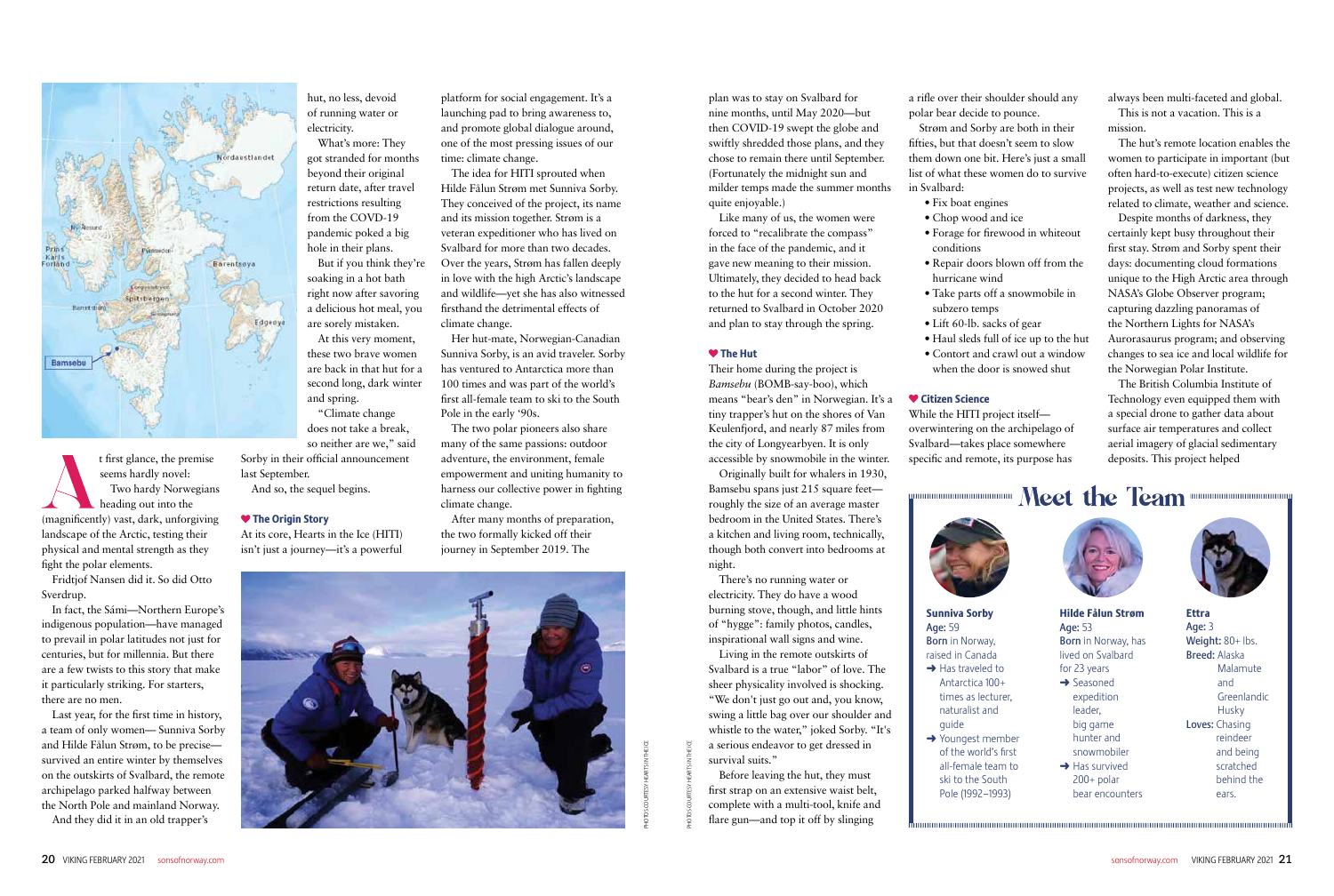researchers determine whether drones can be effectively deployed in harsh polar conditions to study climate change.

One project near and dear to Strøm was collecting data about phytoplankton—the tiny sea algae that consume  $CO<sub>2</sub>$  and produce oxygen. "Phytoplankton actually produce more than 60% of the whole world's oxygen. Yes, for all of us!" she says.

But these little organisms have a big problem now: They need cold saltwater to thrive, but the melting glaciers are making the water warmer and sweeter. "They don't have the ability to swim further north to colder water," she says.

Through her studies of these creatures, Strøm has witnessed the effects of climate change firsthand. She notes that the situation has revealed interesting and unexpected findings, directly resulting from the evolving natural environment.

# Connecting with Classrooms Around the Globe

To help engage youth in the global dialogue around climate change, Strøm and Sorby shared their first winter experiences with classrooms around the world through monthly interactive satellite calls. The monthly chats were hosted through Exploring By The Seat Of Your Pants, an organization that uses technology to provide virtual events and field trips for students across the world.

Each session centered around a theme, and classrooms were invited to either listen in or participate in the lively discussions.

"It has been so powerful, and so fun, to engage with them," Strøm notes. "They are so interested, and so well informed. They have some